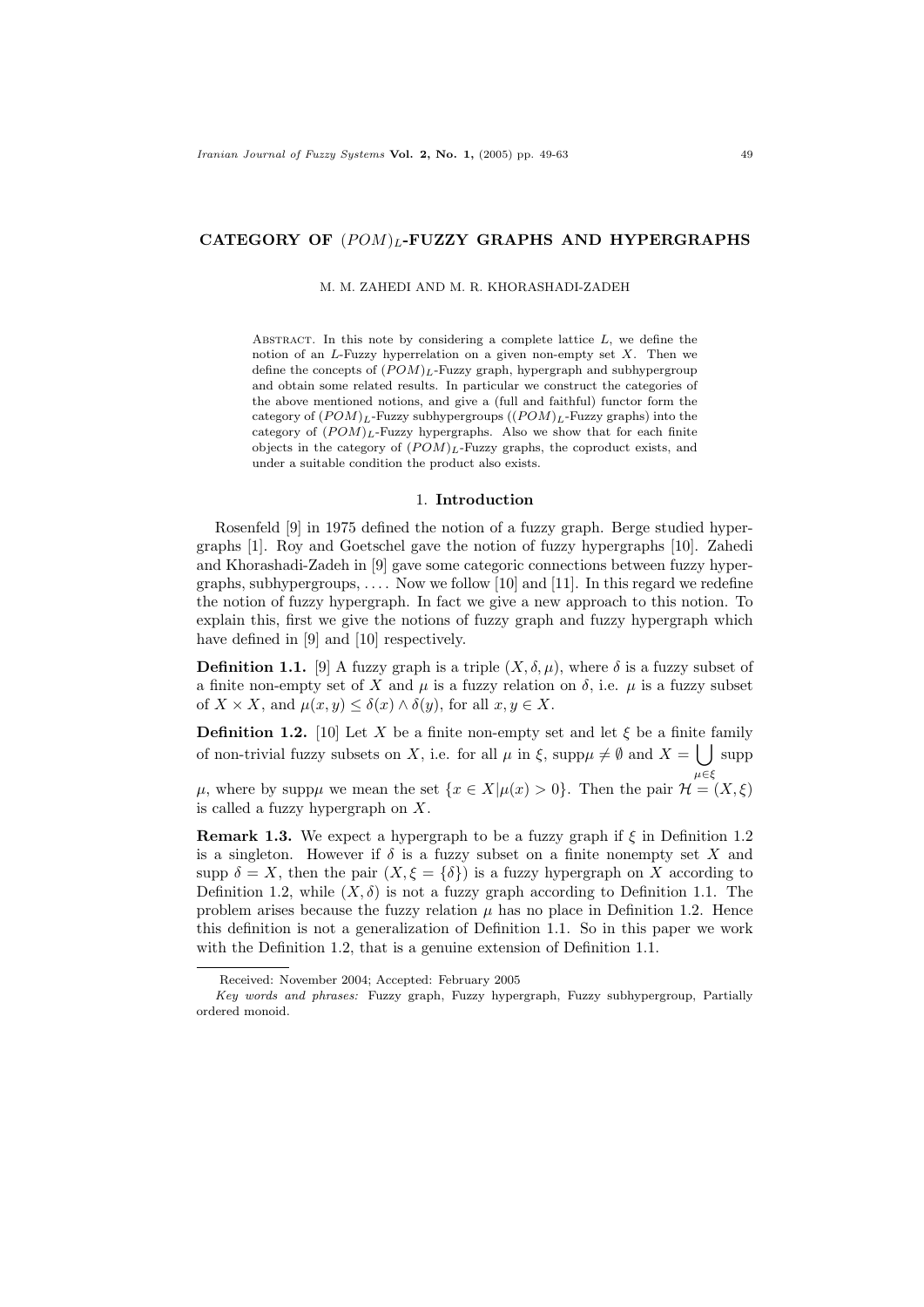Now in this note first we give the notions of L-Fuzzy hypersubsets, L-Fuzzy hyperrelations on a set  $X$ ,  $(POM)$ <sub>L</sub>-Fuzzy hyperrelations on an L-Fuzzy hypersubsets of X and  $(POM)_L$ -Fuzzy hyperrelations on a finite family of L-Fuzzy subsets. Then we present the concepts of  $(POM)_L$ -Fuzzy (hyper)graphs and construct the categories  $(POM)_L - FG_r$  of all  $(POM)_L$ -Fuzzy graphs and  $(POM)_L - FHG_r$  of all  $(POM)_L$ -Fuzzy hypergraphs. After that we show that there is a full and faithful functor from  $(POM)_L - FG_r$  into  $(POM)_L - FHG_r$ . Finally we define the notion of  $(POM)_L$ -Fuzzy hypergroups and then construct the category  $(POM)_L - FHG_p$ of all  $(POM)_L$ -Fuzzy hypergroups, and obtain some related results.

Throughout this paper we let  $L$  be a complete lattice with the greatest element 1 and the least element 0.

**Definition 1.4.** [3, 8] Let  $T: L \times L \longrightarrow L$  be a binary operation having the properties:

- (i)  $T(x, 1) = x$
- (ii)  $T(x, y) = T(y, x)$
- (iii)  $T(x, y) \leq T(u, y)$  if  $x \leq u$
- (iv)  $T(x, T(y, z)) = T(T(x, y), z)$ .

Henceforth  $(L, T)$  is a partially ordered commutative monoid [2].

**Remark 1.5.** In the mathematical tradition of algebra  $(L, T)$  is better known as a partially ordered monoid in which the unity coincides with the top element of the lattice, for example in this regard see [2, 5]. However authors in the fuzzy set tradition sometimes call T an L-t-norm, because T is known as a t-norm when  $L$ is the unit interval.

It is obvious that if  $\{x_\alpha\}_{\alpha\in\Lambda}$  and  $\{y_\beta\}_{\beta\in\Lambda'}$  are two families of elements of L, then

$$
\bigvee_{\substack{\alpha \in \Lambda \\ \beta \in \Lambda'}} T(x_{\alpha}, y_{\beta}) \le T(\bigvee_{\alpha \in \Lambda} x_{\alpha}, \bigvee_{\beta \in \Lambda'} y_{\beta}). (*)
$$

By an L-Fuzzy subset  $\delta$  on a set X, we mean a function  $\delta: X \longrightarrow L$ .

## Notation:

(i) We let  $F<sub>L</sub>(X)$  shows the set of all L-Fuzzy subsets on X, i.e.

 $F_L(X) = \{ \delta | \delta : X \longrightarrow L \text{ is a function } \}.$ 

(ii) Write  $p^*(X) = p(X) \setminus \{\emptyset\}$ , i.e.  $p^*(X)$  is the set of all non-empty subsets of X.

**Definition 1.6.** [7] It is well-known that a hyperstructure is a non-empty set H together with a map  $o: H \times H \longrightarrow p^*(H)$ , called hyperoperation. A hyperstructure  $(H, o)$  is called a hypergroup if the following axioms hold:

- (i)  $(xoy)oz = xo(yoz), \forall x, y, z \in H$ ,
- (ii)  $aoH = H = Hoa, \ \forall a \in H,$

where by  $AoB$  we mean  $\bigcup_{x \in A, y \in B} xoy$ , for all subsets  $A, B$  of  $H$ .

**Lemma 1.7.** Let  $(H, o)$  be a hyperstructure. Then the following statements are equivalent: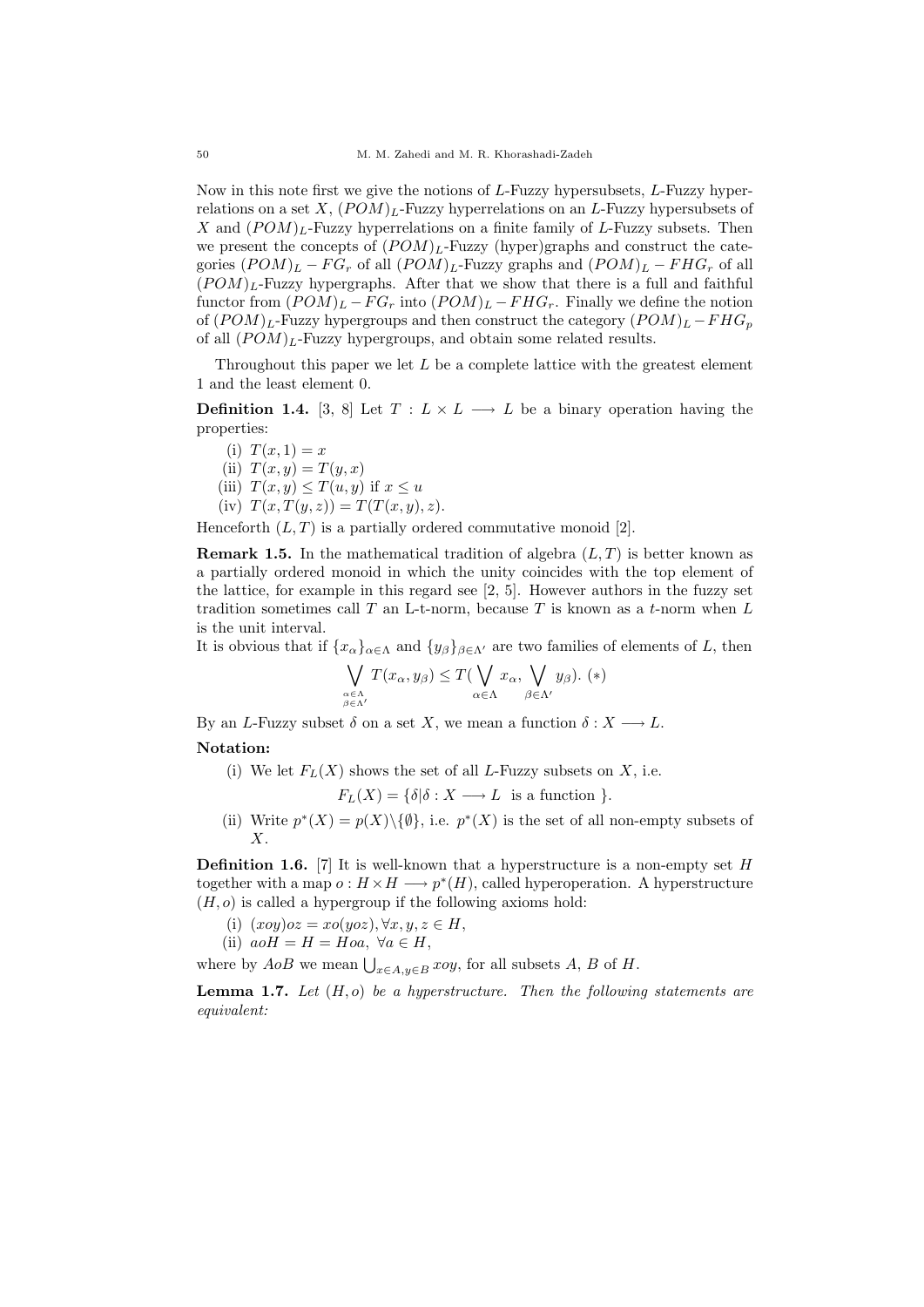- (i)  $aoH = Hoa = H$ ,  $\forall a \in H$ ,
- (ii) for all a and y in H there exist u and v in H such that  $y \in u$  oa and  $y \in a$ ov.

# 2.  $(POM)_L$ -Fuzzy (hyper)graphs

**Definition 2.1.** Let  $\delta \in F_L(X)$ . Then we say that  $\delta$  is non-trivial if

$$
\delta^* = \text{supp}\delta = \{x \in X | 0 \le \delta(x), \delta(x) \ne 0\} \ne \emptyset.
$$

**Definition 2.2.** Let  $\mu \in F_L(X \times X)$ . Then we say that  $\mu$  is an *L*-Fuzzy relation on X.

**Definition 2.3.** Let  $\delta \in F_L(X)$  and  $\mu \in F_L(X \times X)$ . Then  $\mu$  is said to be a  $(POM)_L$ -Fuzzy relation on  $\delta$  if

$$
\mu(x, y) \le T(\delta(x), \delta(y)), \ \forall x, y \in X.
$$

**Definition 2.4.** Let  $X \neq \emptyset$  and  $\delta \in F_L(p^*(X))$ . Then  $\delta$  is said to be an L-Fuzzy hypersubset of X, if for any finite family  $\{A_i\}_{i=1,2,\ldots,n}$  of  $p^*(X)$  we have

$$
\delta(\bigcup_{i=1}^n A_i) \leq \bigvee_{i=1}^n \delta(A_i) .
$$

**Lemma 2.5.** Let  $\delta \in F_L(X)$ . Then  $\delta$  induces an L-Fuzzy hypersubset  $\delta'$  of X.

Sketch of proof. Define  $\delta' \in F_L(p^*(X))$  as follows:

$$
\delta'(A) = \bigvee_{a \in A} \delta(a) \quad , \quad \forall A \in p^*(X).
$$

**Definition 2.6.** Let  $\mu \in F_L(p^*(X) \times p^*(X))$ . Then  $\mu$  is called an *L*-Fuzzy hyperrelation on  $X$  if:

$$
\mu(\bigcup_{i=1}^{n} E_i, \bigcup_{j=1}^{m} F_j) = \bigvee_{i=1}^{n} (\bigvee_{j=1}^{m} \mu(E_i, F_j))
$$

for any finite families  ${E_i}_{i=1,2,...,n}$  and  ${F_j}_{j=1,2,...,m}$  of  $p^*(X)$ .

**Remark 2.7.** Let  $\mu$  be an L-Fuzzy hyperrelation on X. Then  $A \subseteq B$  and  $C \subseteq D$ imply that  $\mu(A, C) \leq \mu(B, D)$ .

**Theorem 2.8.** Let  $\mu$  be an L-Fuzzy relation on X. Then  $\mu$  induces an L-Fuzzy hyperrelation  $\mu'$  on X.

Sketch of proof. Define  $\mu' \in F_L(p^*(X) \times p^*(X))$  as follows:

$$
\mu'(A, B) = \bigvee_{a \in A} (\bigvee_{b \in B} \mu(a, b)) \quad , \quad \forall A, B \in p^*(X).
$$

**Definition 2.9.** Let  $\delta$  be an L-Fuzzy hypersubset of X and  $\mu$  be an L-Fuzzy hyperrelation on X. Then  $\mu$  is said to be a  $(POM)_L$ -Fuzzy hyperrelation on  $\delta$  if

$$
\mu(E, F) \le T(\delta(E), \delta(F)) \quad , \quad \forall E, F \in p^*(X).
$$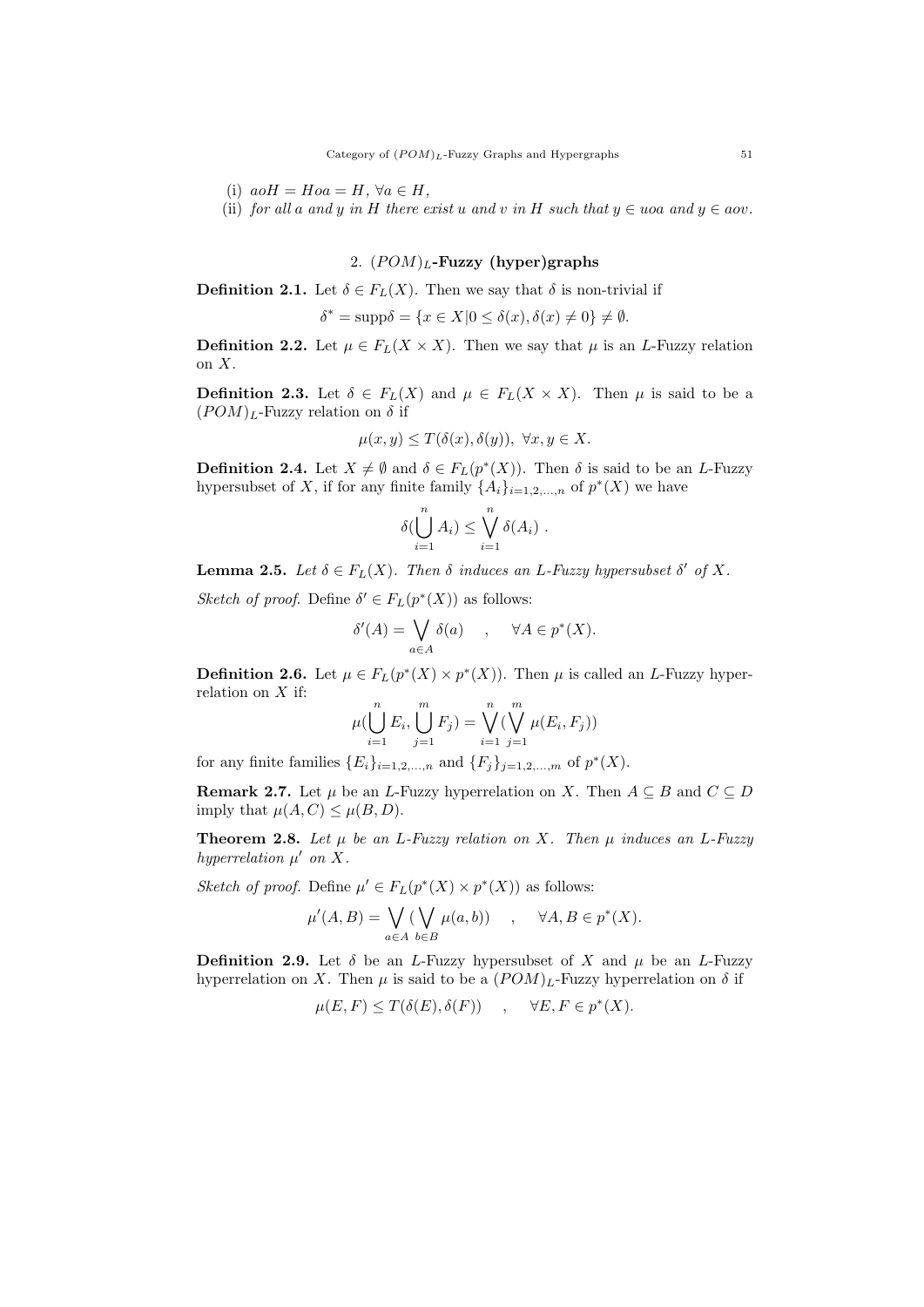**Lemma 2.10.** Let  $\mu$  be a  $(POM)_L$ -Fuzzy relation on  $\delta$ , and  $\mu'$ ,  $\delta'$  be such as defined in Theorem 2.8 and Lemma 2.5 respectively. Then  $\mu'$  is a  $(POM)_L$ -Fuzzy hyperrelation on  $\delta'$ .

*Proof.* The proof is easy.

**Definition 2.11.** Let  $X \neq \emptyset$  and  $\xi = {\mu_i}_{i=1,2,...,n}$  be a family of non-trivial L-Fuzzy subsets of X and  $X = \begin{bmatrix} n \\ n \end{bmatrix}$  $i=1$  $\mu_i^*$ . Then the L-Fuzzy hyperrelation  $\mu$  on X is called a  $(POM)_L$ -Fuzzy hyperrelation on  $\xi$  if for all  $i, j \in \{1, 2, ..., n\}$ :

$$
\mu(A, B) \le T(\bigvee_{x \in A} \mu_i(x), \bigvee_{y \in B} \mu_j(y)) \quad , \quad \forall A, B \in p^*(X), A \subseteq \mu_i^*, B \subseteq \mu_j^*.
$$

**Theorem 2.12.** Let  $X = \{x_1, x_2, ..., x_n\}$ ,  $\mu \in F_L(p^*(X) \times p^*(X))$  and  $\delta \in$  $F_L(p^*(X))$ . If  $\mu$  is a  $(POM)_L$ -Fuzzy hyperrelation on  $\delta$ , then there is a family  $\xi$  of non-trivial elements of  $F_L(X)$  such that  $\mu$  is a  $(POM)_L$ -Fuzzy hyperrelation on ξ.

Sketch of proof. For each  $1 \leq i \leq n$ , define  $\mu_i$  as follows:

$$
\mu_i: X \longrightarrow L, \ \mu_i(x) = \begin{cases} \delta(\{x_i\}) & \text{if } \delta(\{x_i\}) \neq 0, x = x_i \\ 1 & \text{if } \delta(\{x_i\}) = 0, x = x_i \\ 0 & \text{if } x \neq x_i \end{cases}
$$

Now let  $\xi = {\mu_1, \mu_2, \ldots, \mu_n}$ . Then it can be checked that  $\mu$  is a  $(POM)_L$ -Fuzzy hyperrelation on  $\xi$ .

**Theorem 2.13.** Let  $\mu$  be a  $(POM)_L$ -Fuzzy hyperrelation on a family  $\xi = {\mu_i}_{i=1,2,...,n}$ of L-Fuzzy subsets of X. Then there exists an L-Fuzzy hypersubset  $\delta$  of X such that  $\mu$  is a  $(POM)_L$ -Fuzzy hyperrelation on  $\delta$ .

*Proof.* Define the L-Fuzzy hypersubset  $\delta$  of X as follows:

$$
\delta: p^*(X) \longrightarrow L
$$
  

$$
A \longmapsto \bigvee_{i=1}^n (\bigvee_{x \in A \cap \mu_i^*} \mu_i(x)).
$$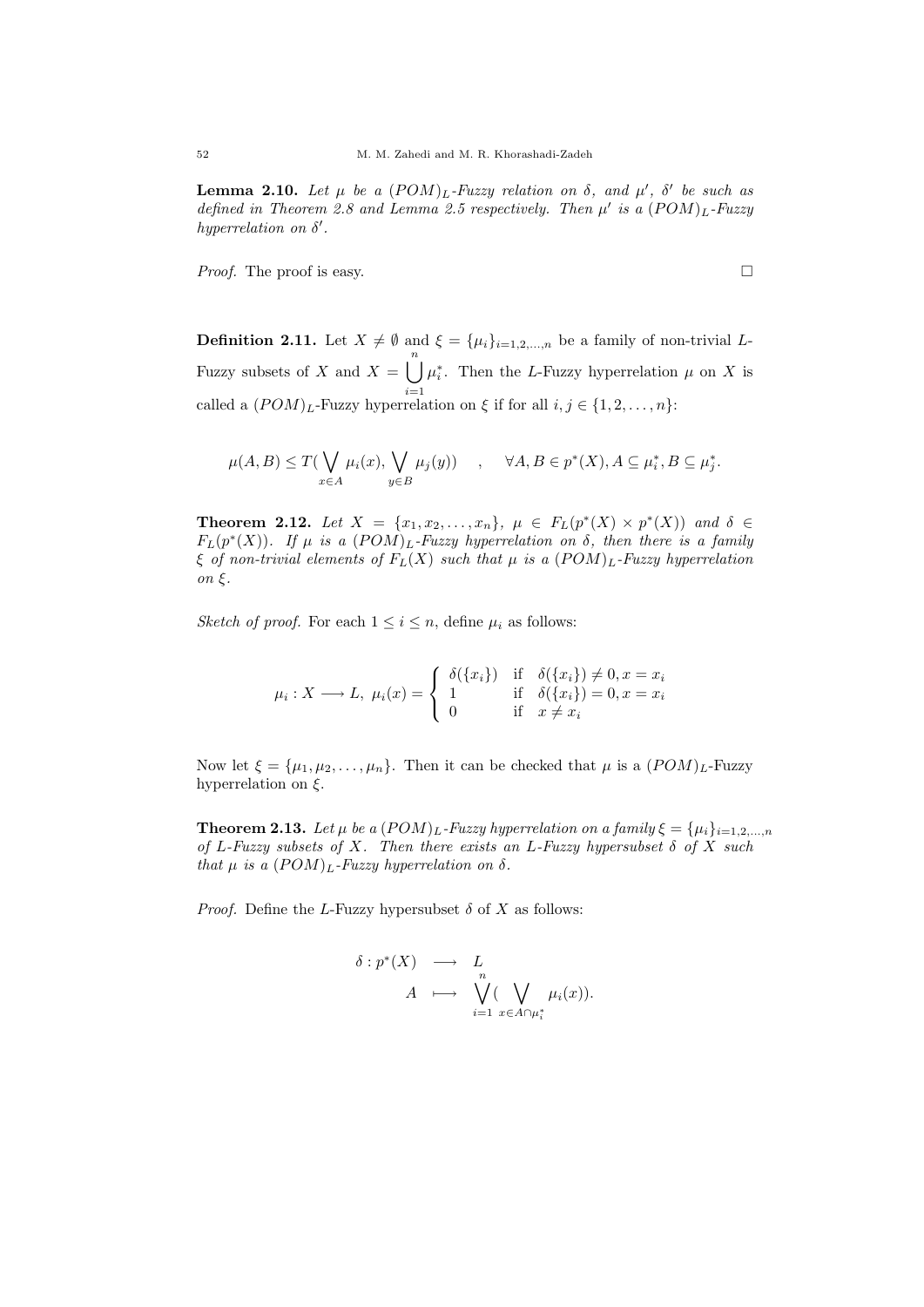It is obvious that  $\delta$  is well-defined and since each  $\mu_i$  is non-trivial for  $i = 1, 2, \ldots, n$ , we conclude that  $\delta$  is also non-trivial. First we show that  $\delta$  is an L-Fuzzy hypersubset of X. Let  $\{A_j\}_{j=1,2,\dots,t}$  be a finite family of  $p^*(X)$ , then

$$
\delta\left(\bigcup_{j=1}^{t} A_{j}\right) = \bigvee_{i=1}^{n} \left(\bigvee_{x \in (\bigcup_{j=1}^{t} A_{j}) \cap \mu_{i}^{*}} \mu_{i}(x)\right) = \bigvee_{i=1}^{n} \left(\bigvee_{x \in (\bigcup_{j=1}^{t} A_{j}) \cap \mu_{i}^{*}} \mu_{i}(x)\right)
$$
\n
$$
= \bigvee_{i=1}^{n} \left(\bigvee_{j=1}^{t} \left(\bigvee_{x \in (A_{j} \cap \mu_{i}^{*})} \mu_{i}(x)\right) = \bigvee_{j=1}^{t} \left(\bigvee_{i=1}^{n} \left(\bigvee_{x \in (A_{j} \cap \mu_{i}^{*})} \mu_{i}(x)\right)\right)\right)
$$
\n
$$
= \bigvee_{j=1}^{t} (\delta(A_{j})) .
$$

Now let  $E, F \in p^*(X)$ , then

$$
\mu(E, F) = \mu(X \cap E, X \cap F) = \mu\left(\bigcup_{i=1}^{n} \mu_i^* \cap E, \bigcup_{j=1}^{n} \mu_j^* \cap F\right)
$$
  
\n
$$
= \mu\left(\bigcup_{i=1}^{n} (\mu_i^* \cap E), \bigcup_{j=1}^{n} (\mu_j^* \cap F)\right)
$$
  
\n
$$
= \bigvee_{i=1}^{n} \left(\bigvee_{j=1}^{n} \mu(\mu_i^* \cap E, \mu_j^* \cap F)\right),
$$
  
\n
$$
\leq \bigvee_{i=1}^{n} \left(\bigvee_{j=1}^{n} T\left(\bigvee_{x \in \mu_i^* \cap E} \mu_i(x), \bigvee_{y \in \mu_j^* \cap F} \mu_j(y)\right)\right)
$$
  
\n
$$
\leq T\left(\bigvee_{i=1}^{n} \left(\bigvee_{x \in \mu_i^* \cap E} \mu_i(x)\right), \bigvee_{j=1}^{n} \left(\bigvee_{y \in \mu_j^* \cap F} \mu_j(y)\right)\right), \quad by (*)
$$
  
\n
$$
= T(\delta(E), \delta(F)).
$$

**Definition 2.14.** Let  $X \neq \emptyset$  be a finite set. Then the triple  $H = (X, \delta, \mu)$  is called a  $(POM)_L$ -Fuzzy graph on X if

(i)  $\delta \in F_L(X)$ ,

(ii)  $\mu \in F_L(X \times X)$  and  $\mu$  is a  $(POM)_L$ -Fuzzy relation on  $\delta$ .

Note that if  $L = [0, 1] \subseteq \mathbf{R}$  and  $T = min$ , then a  $(POM)_L$ -Fuzzy graph is also a fuzzy graph.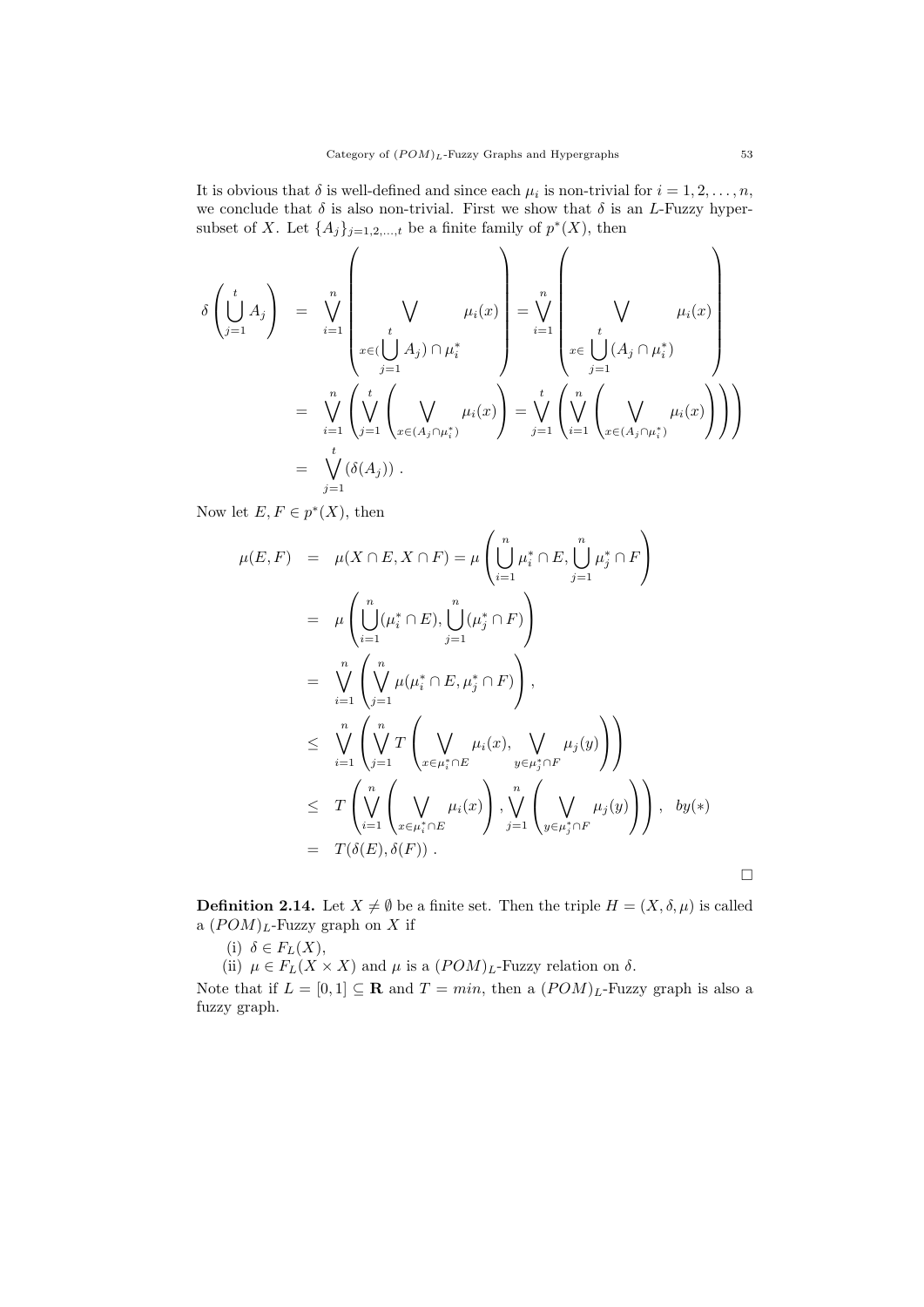**Remark 2.15.** Let  $H = (X, \delta, \mu)$  be a  $(POM)_L$ -Fuzzy graph. So  $\mu(x, y) \leq$  $T(\delta(x), \delta(y))$ , for all  $x, y \in X$ . If  $x \notin \delta^*$ , then

$$
\mu(x, y) \le T(\delta(x), \delta(y)) = T(0, \delta(y)) = 0 ; \ \forall y \in X
$$

That is  $\mu(x, y) = 0$ . So  $(x, y) \notin \mu^*$  for all  $y \in X$ . Now if we put  $Y = \delta^* \subseteq X$ , then  $(Y, \delta|_Y, \mu|_{Y \times Y})$  is a  $(POM)_L$ -Fuzzy graph, called the saturated  $(POM)_L$ -Fuzzy subgraph of  $(X, \delta, \mu)$ .

From now on we let all  $(POM)_L$ -Fuzzy graph  $(X, \delta, \mu)$  to be the saturated  $(POM)_L$ -Fuzzy subgraph of itself, so that  $\delta^* = X$ .

**Definition 2.16.** Let  $X \neq \emptyset$  be a finite set and  $\mathcal{H} = (X, {\mu_i}_{i=1,2,...,n}, \mu)$ . Then  $\mathcal{H}$ is called a  $(POM)_L$ -Fuzzy hypergraph on X if  $\mu$  is a  $(POM)_L$ -Fuzzy hyperrelation on  $\{\mu_i\}_{i=1,2,...,n}$ .

**Theorem 2.17.** Every  $(POM)_L$ -Fuzzy graph on X, induces (naturally) a  $(POM)_L$ -Fuzzy hypergraph on X.

*Proof.* Let  $(X, \delta, \mu)$  be a  $(POM)_L$ -Fuzzy graph where  $\delta^* = X = \{x_1, x_2, \ldots, x_n\}$ . We define  $\delta_i$ , for all  $i = 1, 2, \ldots, n$  as follows:

$$
\delta_i: X \to L \; , \; \delta_i(x) = \begin{cases} \delta(x_i) & \text{if } x = x_i \\ 0 & \text{if } x \neq x_i \end{cases}
$$

we have  $\delta_i^* = \{x_i\}$  and  $X = \bigcup^n$  $i=1$  $\delta_i^*$ . Consider  $\mu' \in F_L(p^*(X) \times p^*(X))$  as de-

fined in Theorem 2.8. Now we claim that  $(X, {\delta_i}_{i=1,2,...,n}, \mu')$  is a  $(POM)_L$ -Fuzzy hypergraph on X. To see this, since  $\delta(x_i) = \delta_i(x_i)$  for all  $i = 1, 2, \ldots, n$  we have

$$
\begin{array}{rcl}\n\mu'(\delta_i^*, \delta_j^*) & = & \mu'(\{x_i\}, \{x_j\}) = \mu(x_i, x_j) \\
& \leq & T(\delta(x_i), \delta(x_j)) = T(\delta_i(x_i), \delta_j(x_j)) \\
& = & T(\bigvee_{x \in \delta_i^*} \delta_i(x), \bigvee_{y \in \delta_j^*} \delta_j(y)).\n\end{array}
$$

Thus  $\mu$  is a  $(POM)_L$ -Fuzzy hyperrelation on  $\{\delta_i\}_{i=1,2,...,n}$ , and the proof is complete.  $\Box$ 

**Theorem 2.18.** Let  $X = \{x_1, x_2, ..., x_n\}$  and  $(X, \{\mu_i\}_{i=1,2,...,n}, \mu)$  be a  $(POM)_L$ -Fuzzy hypergraph on X such that  $\mu_i^* = \{x_i\}$ , for  $i = 1, 2, ..., n$ . Then  $\mu$  induces a  $(POM)_L$ -Fuzzy graph on X.

Sketch of Proof. Define  $\delta \in F_L(X)$  and  $\mu' \in F_L(X \times X)$  as follows:

 $\delta: X \to L$ ,  $\delta(x_i) = \mu_i(x_i)$ ,  $\forall i = 1, 2, \ldots, n$ 

and

$$
\mu'(x_i, x_j) = \mu(\{x_i\}, \{x_j\}), \ \forall x_i, x_j \in X.
$$

Then the proof can be completed by some calculations.

**Theorem 2.19.** (i) Every (ordinary) graph is a  $(POM)_L$ -Fuzzy graph. (ii) Every (ordinary) hypergraph is a  $(POM)_L$ -Fuzzy hypergraph.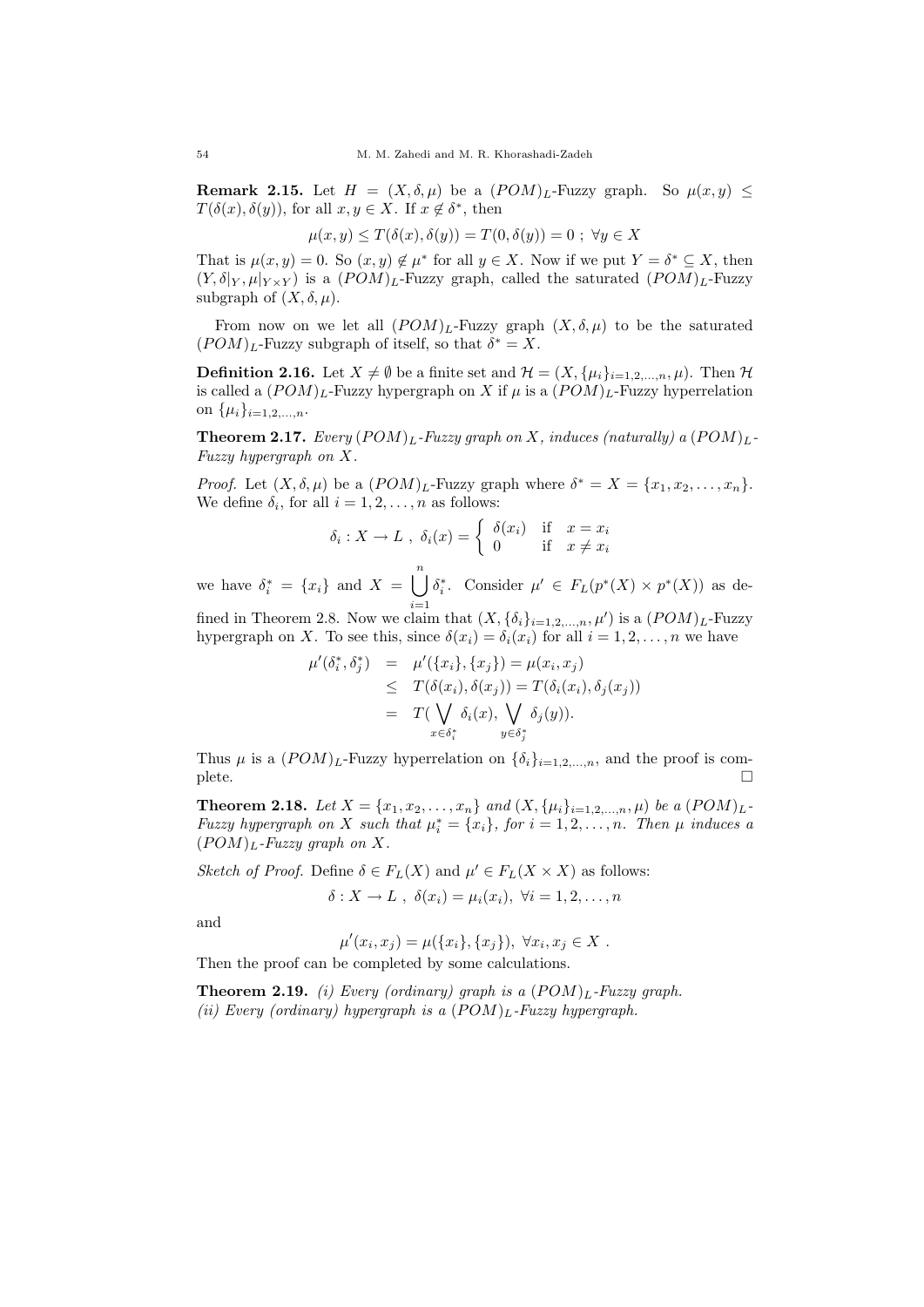Sketch of proof. (i) Let  $G = (X, E)$  be a graph. Define

$$
\delta: X \to L \quad , \quad \delta(x) = 1 \quad , \quad \text{for all} \quad x \in X
$$

and

$$
\mu: X \times X \to L, \qquad \mu(x, y) = \begin{cases} 1 & \text{if } (x, y) \in E \\ 0 & \text{if } (x, y) \notin E \end{cases}
$$

Then we see that  $(X, \delta, \mu)$  is a  $(POM)_L$ -Fuzzy graph on X. (ii) Let  $\mathcal{H} = (X, \{E_i\}_{i=1,2,...,n})$  be a hypergraph. Define  $\mu_i = \chi_{E_i}$ , for all  $i =$  $1, 2, \ldots, n$ . Then if  $\mu$  is an arbitrary L-Fuzzy hyperrelation on X, we conclude that  $(X, \{\mu_i\}_{i=1,2,\ldots,n}, \mu)$  is a  $(POM)_L$ -Fuzzy hypergraph on X.

# 3. Category of  $(POM)_L$ -Fuzzy hypergraphs

**Definition 3.1.** Let  $(X, \{\mu_i\}_{i=1,2,...,n}, \mu)$  and  $(Y, \{\delta_i\}_{i=1,2,...,m}, \delta)$  be two  $(POM)_L$ -Fuzzy hypergraphs. If

$$
\alpha: \{1, 2, \ldots, n\} \longrightarrow \{1, 2, \ldots, m\}
$$

and  $f: X \longrightarrow Y$  be two functions such that

- (i)  $f(\mu_i^*) \subseteq \delta_{\alpha(i)}^*, i = 1, 2, ..., n,$
- (ii)  $\mu_i(x) \leq \delta_{\alpha(i)}(f(x)), i = 1, 2, \ldots, n, \forall x \in X,$
- (iii)  $\mu(E, F) \leq \delta(f(E), f(F))$ ,  $\forall E, F \in p^*(X)$ ,

then  $(f, \alpha)$  is called a homomorphism of  $(POM)_L$ -Fuzzy hypergraphs.

## Category of  $(POM)_L$ -Fuzzy hypergraphs  $((POM)_L - FHG_r)$ :

In order to construct the category  $(POM)_L - FHG_r$  of all  $(POM)_L$ -Fuzzy hypergraphs, we consider all  $(POM)_L$ -Fuzzy hypergraphs as the objects of this category and for any two objects  $\mathcal{X} = (X, {\mu_i}_{i=1,2,\dots,n}, \mu)$  and  $\mathcal{Y} = (Y, {\delta_i}_{i=1,2,\dots,m}, \delta)$ , we define  $Hom(X, Y)$  as follows:

Hom
$$
(\mathcal{X}, \mathcal{Y}) = \{ (f, \alpha) | (f, \alpha) \text{ is a homomorphism from } \mathcal{X} \text{ to } \mathcal{Y} \}.
$$

Now let  $\mathcal{X} = (X, {\{\mu_i\}}_{i=1,2,...,l}, \mu), \mathcal{Y} = (Y, {\{\delta_i\}}_{i=1,2,...,m}, \delta), \mathcal{Z} = (Z, {\{\nu_i\}}_{i=1,2,...,n}, \nu)$ be three  $(POM)_L$ -Fuzzy hypergraphs and let  $(f, \alpha) : \mathcal{X} \to \mathcal{Y}$  and  $(g, \beta) : \mathcal{Y} \to \mathcal{Z}$  be two homomorphisms of  $(POM)_L$ -Fuzzy hypergraphs. We define the composition of these homomorphisms by

$$
(g,\beta)o(f,\alpha)=(gof,\beta o\alpha) .
$$

Then  $(gof, \beta oo)$  is a homomorphism from X to Z, b ecause for all  $i = 1, 2, ..., n$ we have

i)  $g \circ f(\mu_i^*) = g(f(\mu_i^*)) \subseteq g(\delta_{\alpha(i)}^*) \subseteq \nu_{\beta o \alpha(i)}^*$ ii)  $\mu_i(x) \leq \delta_{\alpha(i)}(f(x)) \leq \nu_{\beta o \alpha(i)}(g \circ f(x)), \forall x \in X$ iii)  $\mu(E, F) \leq \delta(f(E), f(F)) \leq \nu(g(f(E), g(f(F))),$  $^*(X).$ Now it is easy to check that  $(POM)_L - FHG_r$  has all properties of a category.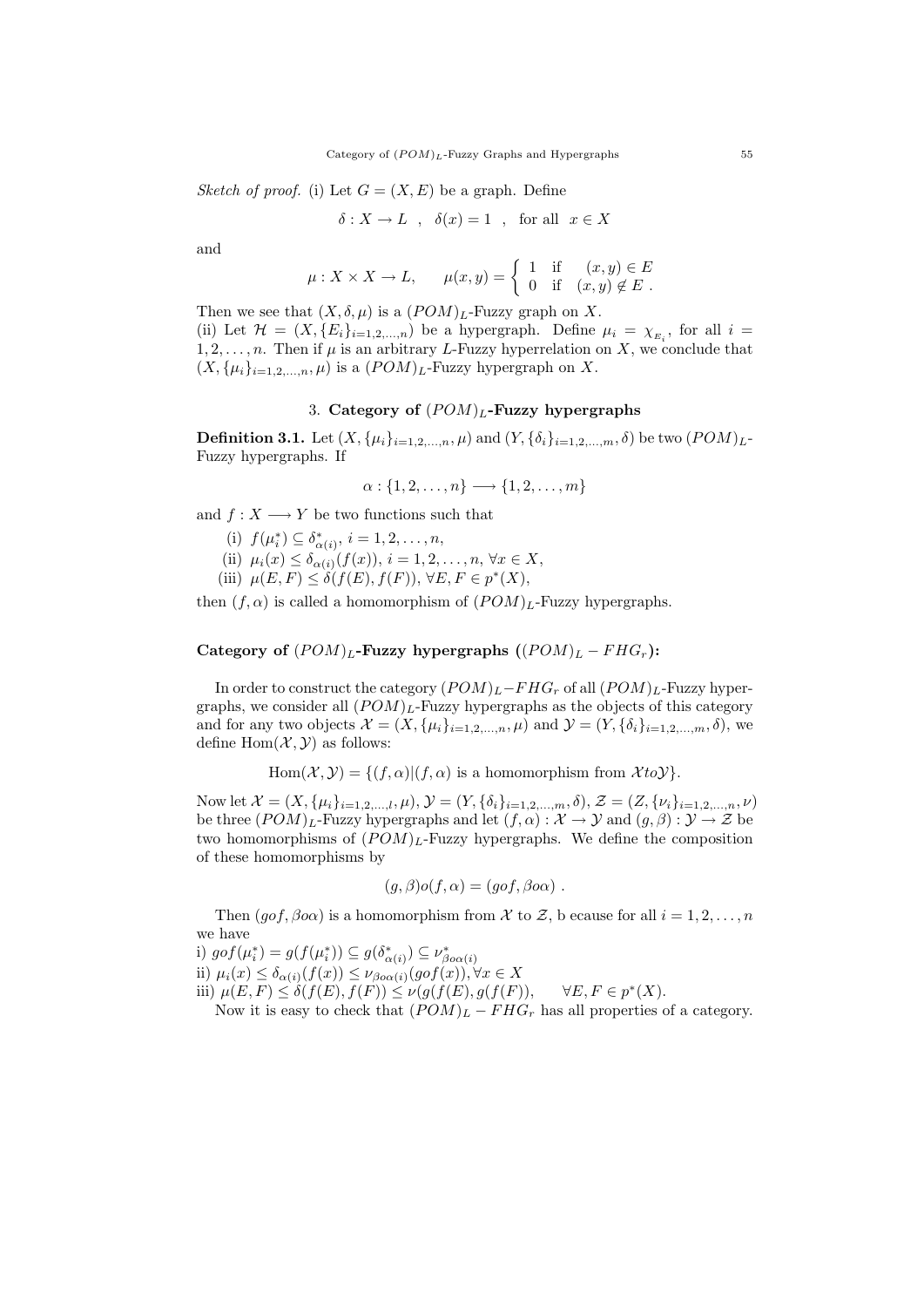**Theorem 3.2.** Let  $(f, \alpha) : (X, \{\mu_i\}_{i=1,2,...,n}, \mu) \longrightarrow (Y, \{\delta_i\}_{i=1,2,...,m}, \delta)$  be a homomorphism of  $(POM)_L$ -Fuzzy hypergraphs. Then  $(f, \alpha)$  is an isomorphism in  $(POM)_L - FHG_r$  if and only if

- (i)  $\alpha \in S_n$ , where  $S_n$  is the permutation group on  $\{1, 2, \ldots, n\}$ ,
- (ii) f is one to one and onto,
- (iii)  $f(\mu_i^*) = \delta_{\alpha(i)}^*, i = 1, 2, ..., n,$
- (iv)  $\mu_i(x) = \delta_{\alpha(i)}(f(x)), i = 1, 2, ..., n, \forall x \in X,$
- (v)  $\mu(E, F) = \delta(f(E), f(F)), \forall E, F \in p^*(X).$

*Proof.*  $(\Rightarrow)$  Let  $(f, \alpha)$  be an isomorphism. Then

(i),(ii): There exists a morphism  $(g, \beta)$  in  $(POM)_L$ −FHG<sub>r</sub> such that  $(g, \beta) o(f, \alpha)$  =  $(1_X, 1_{\{1,2,...,n\}})$  and  $(f, \alpha) o(g, \beta) = (1_Y, 1_{\{1,2,...,m\}})$ . These show that  $gof = 1_X, fog =$  $1_Y, \beta o \alpha = 1_{\{1,2,\dots,n\}}$  and  $\alpha o \beta = 1_{\{1,2,\dots,m\}}$ . This means that f is bijective and  $\alpha \in S_n$ ; moreover  $m = n$ .

(iii): Let  $i \in \{1, 2, \ldots, n\}$  and  $j = \alpha(i)$ . Then  $\beta(j) = 1$ . So

$$
\begin{array}{rcl}\ng(\delta_j^*) & \subseteq & \mu_{\beta(j)}^* \Rightarrow f(g(\delta_j^*)) \subseteq f(\mu_{\beta(j)}^*) \\
& \Rightarrow & \delta_j^* \subseteq f(\mu_{\beta(j)}^*) \Rightarrow \delta_{\alpha(i)}^* \subseteq f(\mu_i^*).\n\end{array}
$$

On the other hand we have  $f(\mu_i^*) \subseteq \delta_{\alpha(i)}^*$ . Thus  $\delta_{\alpha(i)}^* = f(\mu_i^*)$ . (iv): Let  $i \in \{1, 2, ..., n\}, x \in X$  and  $\alpha(i) = j, f(x) = y$ . Then

$$
\mu_i(x) \leq \delta_{\alpha(i)}(f(x)) \ .
$$

Since  $\delta_j(y) \leq \mu_{\beta(j)}(g(y))$  we get that  $\delta_{\alpha(i)}(f(x)) \leq \mu_i(x)$ . Thus  $\mu_i(x) = \delta_{\alpha(i)}(f(x))$ . (v): Let  $E, F \subseteq X$ , and  $A = f(E), B = f(F)$ . Thus  $g(A) = E$  and  $g(B) = F$ . Since  $\delta(A, B) \leq \mu(g(A), g(B))$  we conclude that

$$
\delta(f(E), f(F)) \le \mu(E, F) \le \delta(f(E), f(F)),
$$

and (v) is proved.

(←) Define  $g = f^{-1}$  and  $\beta = \alpha^{-1}$ , first we show that  $(g, \beta)$  is a morphism in  $(POM)_L - FHG_r$  from  $(Y, {\delta_i}_{i=1,2,...,m}, \delta)$  in to  $(X, {\mu_i}_{i=1,2,...,n}, \mu)$ .

Note that since  $\alpha$  is bijective, we must have  $m = n$ . Let  $j \in \{1, 2, ..., n\}$ . Then there exists  $i \in \{1, 2, ..., n\}$  such that  $i = \beta(j)$ . For i we have  $f(\mu_i^*) = \delta_{\alpha(i)}^*$ , by (iii) so  $\mu_i^* = g(\delta_{\alpha(i)}^*)$ , and hence  $g(\delta_j^*) = \mu_{\beta(j)}^*$ . Thus condition (i) of Definition 3.1 holds.

Now let  $j \in \{1, 2, ..., n\}$  and  $y \in Y$ . Then there exists  $i \in \{1, 2, ..., n\}$  and  $x \in X$  such that  $i = \beta(j)$  and  $x = g(y)$ . Now from (iv) we get

$$
\mu_i(x) = \delta_{\alpha(i)}(f(x)) \Rightarrow \mu_{\beta(j)}(g(y)) = \delta_j(y) .
$$

Hence, the condition (ii) of Definition 3.1 holds too. Let  $A, B \subseteq Y$ . Then there exist  $E, F \subseteq X$  such that  $E = q(A)$  and  $F = q(B)$ . For  $E, F$  we have

$$
\mu(E, F) = \delta(f(E), f(F)) \Rightarrow \delta(A, B) = \mu(g(A), g(B)) .
$$

Hence  $(g, \beta)$  is a morphism in  $(POM)_L - FHG_r$ . It is clear that  $(g, \beta)o(f, \alpha) =$  $(f, \alpha) o(g, \beta) = (1, 1)$ . So  $(g, \beta)$  is an isomorphism.

**Definition 3.3.** Let  $\mathcal{X} = (X, \delta, \mu), \mathcal{Y} = (Y, \delta', \mu')$  be two  $(POM)_L$ -Fuzzy graphs. If  $f: X \longrightarrow Y$  be a function such that: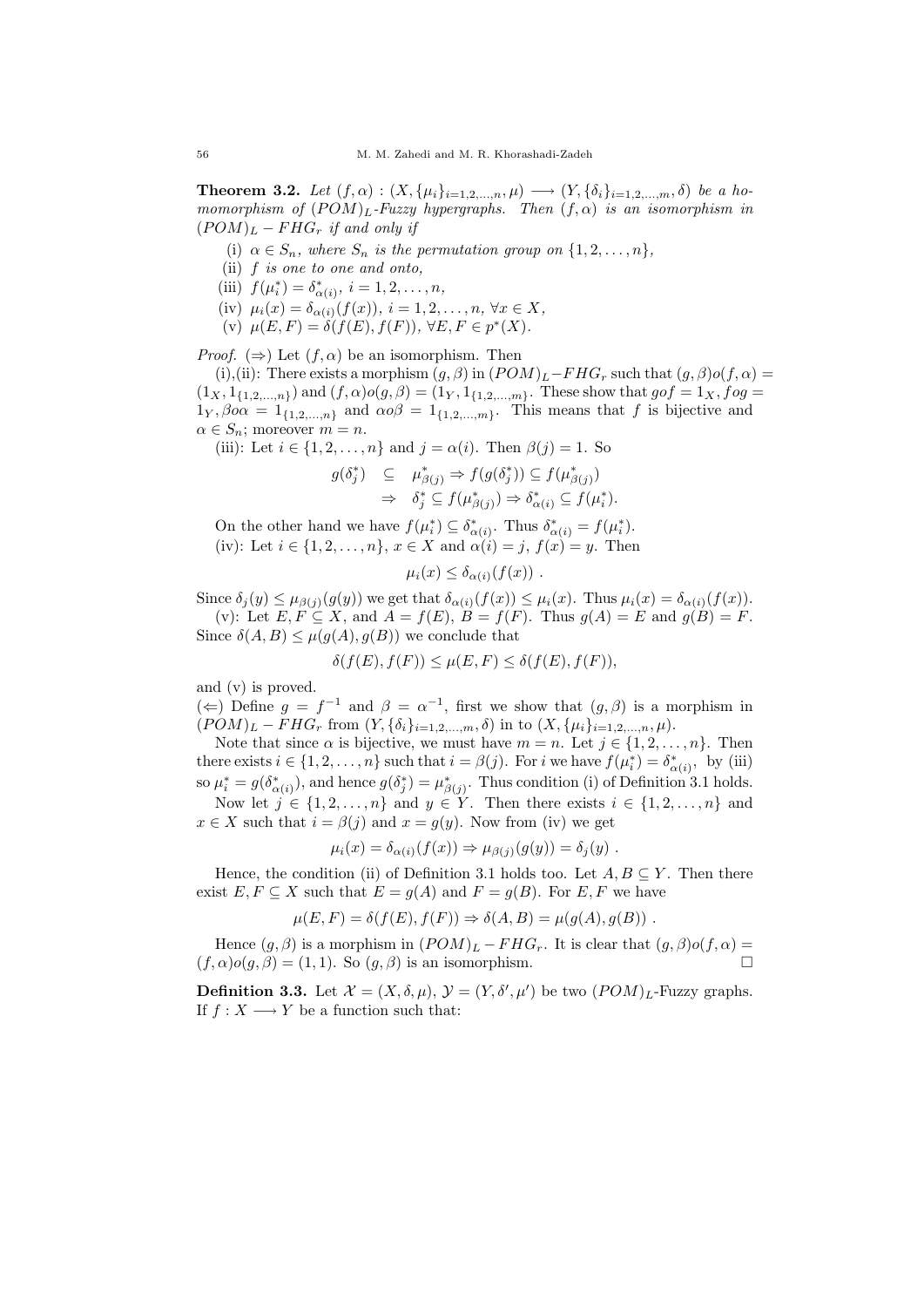(i)  $\delta(x) \leq \delta'(f(x))$ ,  $\forall x \in X$ , (ii)  $\mu(x, y) \leq \mu'(f(x), f(y)), \forall (x, y) \in X \times Y,$ then we say that f is a homomorphism from  $\mathcal X$  to  $\mathcal Y$ .

# Category of  $(POM)_L$ -Fuzzy graphs  $((POM)_L - FG_r)$ :

We construct the category  $(POM)_L - FG_r$  of all  $(POM)_L$ -Fuzzy graphs. The objects of this category are all  $(POM)_L$ -Fuzzy graphs, and for any two objects  $\mathcal{X} =$  $(X, \delta, \mu), Y = (Y, \delta', \mu'),$  we define Hom $(X, Y)$  to be the set of all homomorphism from X into y. It is easy to see that  $(POM)_L-FG_r$  has all properties of a category.

**Theorem 3.4.** In  $(POM)_L-FG_r$ , coproduct exists, for any finite family of objects. *Proof.* Let  $\{(A_i, \delta_i, \mu_i)\}_{i \in I}$  be a finite family of objects of  $(POM)_L - FG_r$ . For  ${A_i}_{i\in I}$ . It is well-known that  $\begin{pmatrix} 0 \\ \end{pmatrix}$ i∈I  $(A_i, \lambda_i)$  is a coproduct in the category of sets, where by  $\begin{bmatrix} 0 \\ 1 \end{bmatrix}$ 

i∈I  $A_i$  we mean the set  $\{(a,i)| (a,i) \in \mathcal{C}$ i∈I  $(A_i \times \{i\}), a \in A_i$ , and for each  $i \in I$ ,

$$
\lambda_i: A_i \to \bigcup_{i \in I}^0 A_i \quad , \quad \lambda_i(a) = (a, i).
$$

Now we define

$$
\delta: \bigcup_{i \in I}^{0} A_i \to L \quad , \quad \delta((a, i)) = \delta_i(a) \quad \text{ for all } (a, i),
$$

and

$$
\mu: \bigcup_{i \in I}^{0} A_i \times \bigcup_{i \in I}^{0} A_i \to L \; , \; \mu((a, i), (b, j)) = \begin{cases} \mu_i(a, b) & \text{if } i = j \\ 0 & \text{if } i \neq j \end{cases}
$$

Then it is easy to see that  $\mu$  is a  $(POM)_L$ -Fuzzy relation on  $\delta$ . So ( i∈I  $A_i, \delta, \mu$ ) is an object in  $(POM)_L - FG_r$ . Now we show that for each  $i \in I$ ,  $\lambda_i : (A_i, \delta_i, \mu_i) \to$  $(\bigcup A_i, \delta, \mu)$  is a morphism in  $(POM)_L - FG_r$ . To see this: i∈I (i)  $\delta(\lambda_i(a)) = \delta(a, i) = \delta_i(a)$ , for all  $a \in A_i$ , (ii)  $\mu(\lambda_i(a), \lambda_i(b)) = \mu((a, i), (b, i)) = \mu_i(a, b), \forall a, b \in A_i.$ 

Thus  $\lambda_i$  is a morphism.

Next we prove that  $\begin{pmatrix} 0 \\ 1 \end{pmatrix}$  $(A_i, \delta, \mu), \{\lambda_i\}_{i \in I}$  is a coproduct for  $\{(A_i, \delta_i, \mu_i)\}_{i \in I}$ .

Let  $(S, \delta', \mu')$  be a  $(POM)_L$ -Fuzzy graph and  $\{f_i : (A_i, \delta_i, \mu_i) \to (S, \delta', \mu')\}_{i \in I}$ be a family of morphisms in  $(POM)_L - FG_r$ .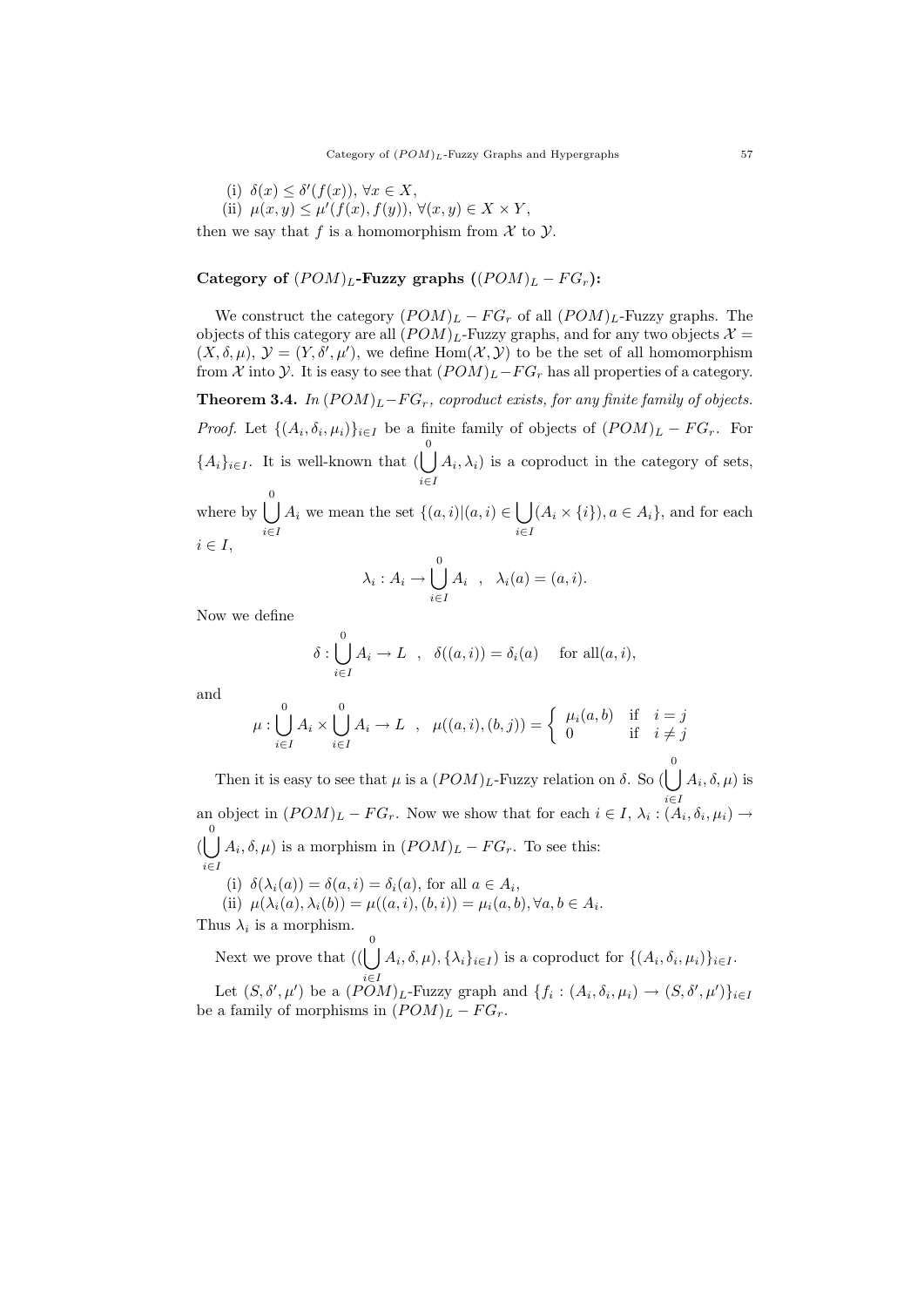Since  $\left(\begin{array}{c} 0 \\ 1 \end{array}\right)$ i∈I  $A_i, {\lambda_i}_{i\in I}$  is the coproduct for  ${A_i}_{i\in I}$  in the category of sets, we

conclude that there exists a unique morphism  $\psi : \bigcup_{n=1}^{\infty}$ i∈I  $A_i \rightarrow S$  in the category of sets, such that

$$
\psi o \lambda_i = f_i \quad , \quad \forall i \in I \ .
$$

Now it can be checked that, in fact  $\psi$  : ( i∈I  $A_i, \delta, \mu$   $\rightarrow$   $(S, \delta', \mu')$  is a morphism in  $(POM)_L - FG_r$ . Moreover it is unique, and this makes commutative the following diagram:

$$
\begin{array}{ccc}\n0 & \lambda_i, \delta, \mu) & \xleftarrow{\lambda_i} & (A_i, \delta_i, \mu_i) \\
\downarrow^{\psi} & \downarrow^{\psi} & \swarrow f_i \\
(S, \delta', \mu') & & \swarrow \end{array}
$$

that is  $\begin{pmatrix} 0 \\ 1 \end{pmatrix}$ i∈I  $(A_i, \delta, \mu)$  is a coproduct.

# Category of fuzzy subsets  $(FS)$  [5]:

The objects in this category are pairs  $(S, \delta)$ , where S is a set and  $\delta$  is a fuzzy subset on S. A morphism from  $(S, \delta)$  to  $(S', \delta')$  is an ordinary function  $f : S \longrightarrow S'$ such that  $\delta(x) \leq \delta'(f(x))$ ,  $\forall x \in S$ . The identity associated with the object  $(S, \delta)$ is the identity map on the set  $S$ .

The composition of maps  $f:(S,\delta) \longrightarrow (S',\delta')$  and  $g:(S',\delta') \longrightarrow (S'',\delta'')$  is  $g \circ f : (S, \delta) \longrightarrow (S'', \delta'')$  where  $g \circ f : S \longrightarrow S'$  and  $\delta(S) \leq \delta'(f(S)) \leq \delta''(g(f(S)))$ for all  $s \in S$ .

**Lemma 3.5.** Let  $\{(A_i, S_i)\}_{i \in I}$  be a family of fuzzy subsets. Then the product of this family exists in  $FS$ .

Sketch of Proof. Define the fuzzy subset  $\delta$  as follows:

$$
\delta: \prod_{i \in I} A_i \longrightarrow [0,1], \quad \delta((a_i)_{i \in I}) = \bigwedge_{i \in I} \delta_i(a_i).
$$

Now  $\{(\prod$ i∈I  $(A_i, \delta), \{\Pi_i\}_{i \in I}$  is a product for  $\{(A_i, \delta_i)\}_{i \in I}$ ; for details see [4].

**Definition 3.6.** [8] Let  $(L, T)$  be a partially ordered monoid such that

$$
\bigwedge_{\substack{\alpha \in I \\ \beta \in J}} T(x_{\alpha}, y_{\beta}) \leq T(\bigwedge_{\alpha \in I} x_{\alpha}, \bigwedge_{\beta \in J} y_{\beta}),
$$

for any two families  $\{x_\alpha\}_{\alpha \in I}$ ,  $\{y_\beta\}_{\beta \in J}$  of elements of L. Then we say that T satisfies the meet-property.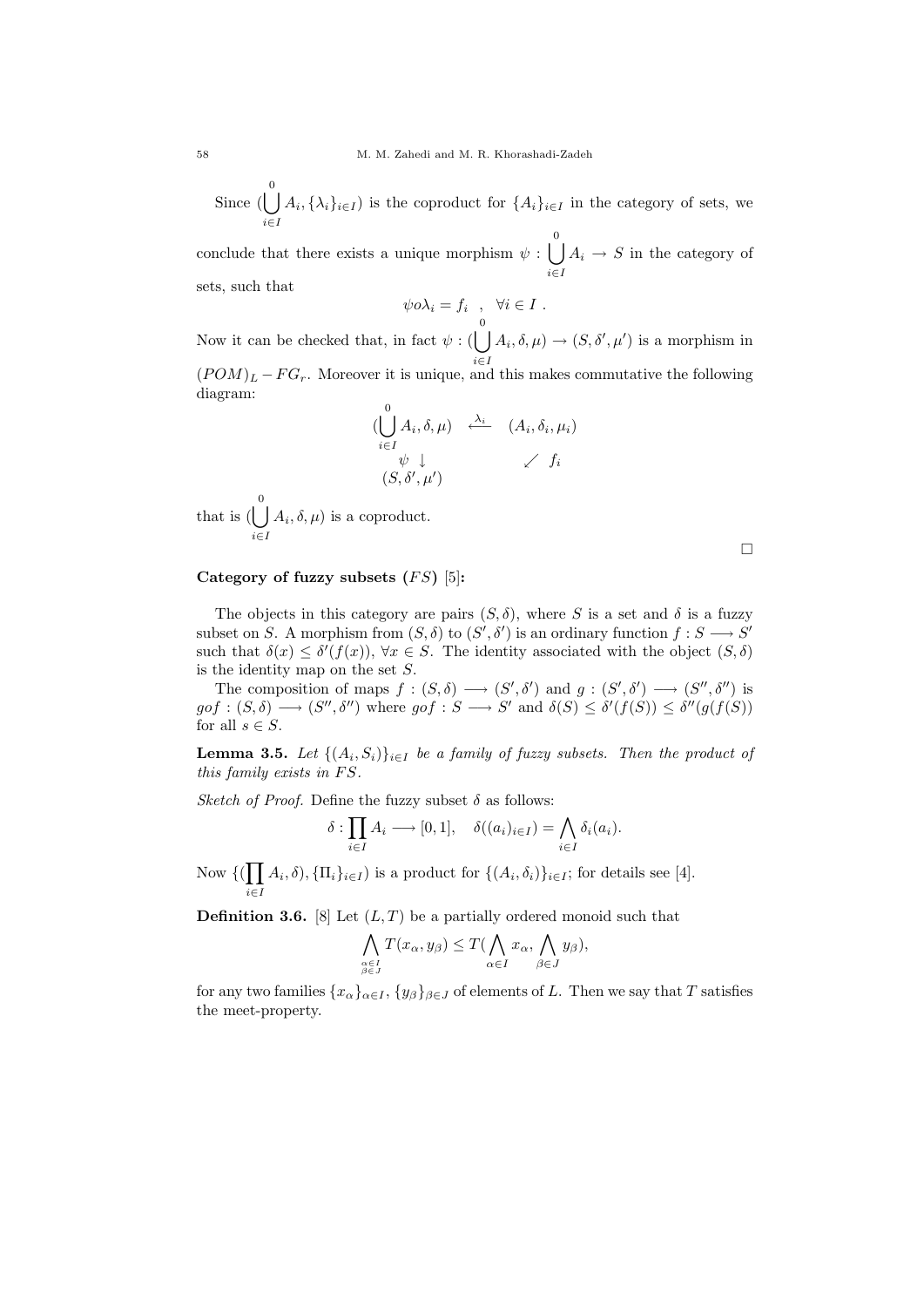**Theorem 3.7.** Let  $(L, T)$  be a partially ordered monoid which satisfies the meetproperty. Then the product exists for any finite family of objects in  $(POM)_L-FG_r$ .

Sketch of Proof. Let  $\{(A_i, \delta_i, \mu_i)\}_{i \in I}$  be a finite family of objects of  $(POM)_L-FG_r$ . Consider the product  $\left(\prod\right)$ i∈I  $A_i, {\Pi_i}_{i\in I}$  of  $\{A_i\}_{i\in I}$  in the category of sets. Define

$$
\delta: \prod_{i \in I} A_i \longrightarrow L \quad ; \quad \delta((a_i)_{i \in I}) = \bigwedge_{i \in I} \delta_i(a_i) \tag{1}
$$

and

$$
\mu: \prod_{i \in I} A_i \times \prod_{i \in I} A_i \longrightarrow L \quad ; \quad \mu((a_i)_{i \in I}, (b_i)_{i \in I}) \longrightarrow \bigwedge_{i \in I} \mu_i(a_i, b_i) \tag{2}
$$

Now we show that  $\mu$  is a  $(POM)_L$ -Fuzzy relation on  $\delta$ . We have

$$
\mu((a_i)_{i \in I}, (b_i)_{i \in I}) = \bigwedge_{i \in I} \mu_i(a_i, b_i) ; \text{by (2)}
$$
\n
$$
\leq \bigwedge_{i \in I} T(\delta_i(a_i), \delta_i(b_i)); \text{since } \mu_i \text{ is } L_t - \text{fuzzy relation on } \delta_i, \forall i \in I
$$
\n
$$
\leq T(\bigwedge_{i \in I} \delta_i(a_i), \bigwedge_{i \in I} \delta_i(b_i)) ; \text{by meet property of T}
$$
\n
$$
= T(\delta((a_i)_{i \in I}), \delta((b_i)_{i \in I})) ; \text{by (1)}.
$$

Thus  $(\prod A_i, \delta, \mu)$  is an object in  $(POM)_L - FG_r$ . i∈I

By considering the family  $\{\Pi_i | \Pi_i : (\prod_{i=1}^{n} \Pi_i\})$ i∈I  $(A_i, \delta, \mu) \longrightarrow (A_i, \delta_i, \mu_i) \}_{i \in I}$  of morphism in  $(POM)_L - FG_r$ , it is not difficult to prove that  $((\prod$ i∈I  $(A_i, \delta, \mu), \{\Pi_i\}_{i \in I})$  is the product of  $\{(A_i, \delta_i, \mu_i)\}_{i \in I}$  in  $(POM)_L - FG_r$ .

**Theorem 3.8.** There exists a full and faithful functor from  $(POM)_L - FG_r$  to  $(POM)_L - FHG_r$ . Hence there exists an embedding from  $(POM)_L - FG_r$  into  $(POM)_L - FHG_r.$ 

*Proof.* Let  $(X, \delta, \mu)$  be a  $(POM)_L$ -Fuzzy graph, and  $A, B \in p^*(X)$ . Define

$$
\mu'(A, B) = \bigvee_{a \in A} (\bigvee_{b \in B} \mu(a, b)).
$$

Then

$$
\mu'(A, B) = \bigvee_{a \in A} (\bigvee_{b \in B} \mu(a, b))
$$
  
\n
$$
\leq \bigvee_{a \in A} (\bigvee_{b \in B} T(\delta(a), \delta(b)))
$$
  
\n
$$
\leq T(\bigvee_{a \in A} \delta(a), \bigvee_{b \in B} \delta(b)), \text{ by (*)}
$$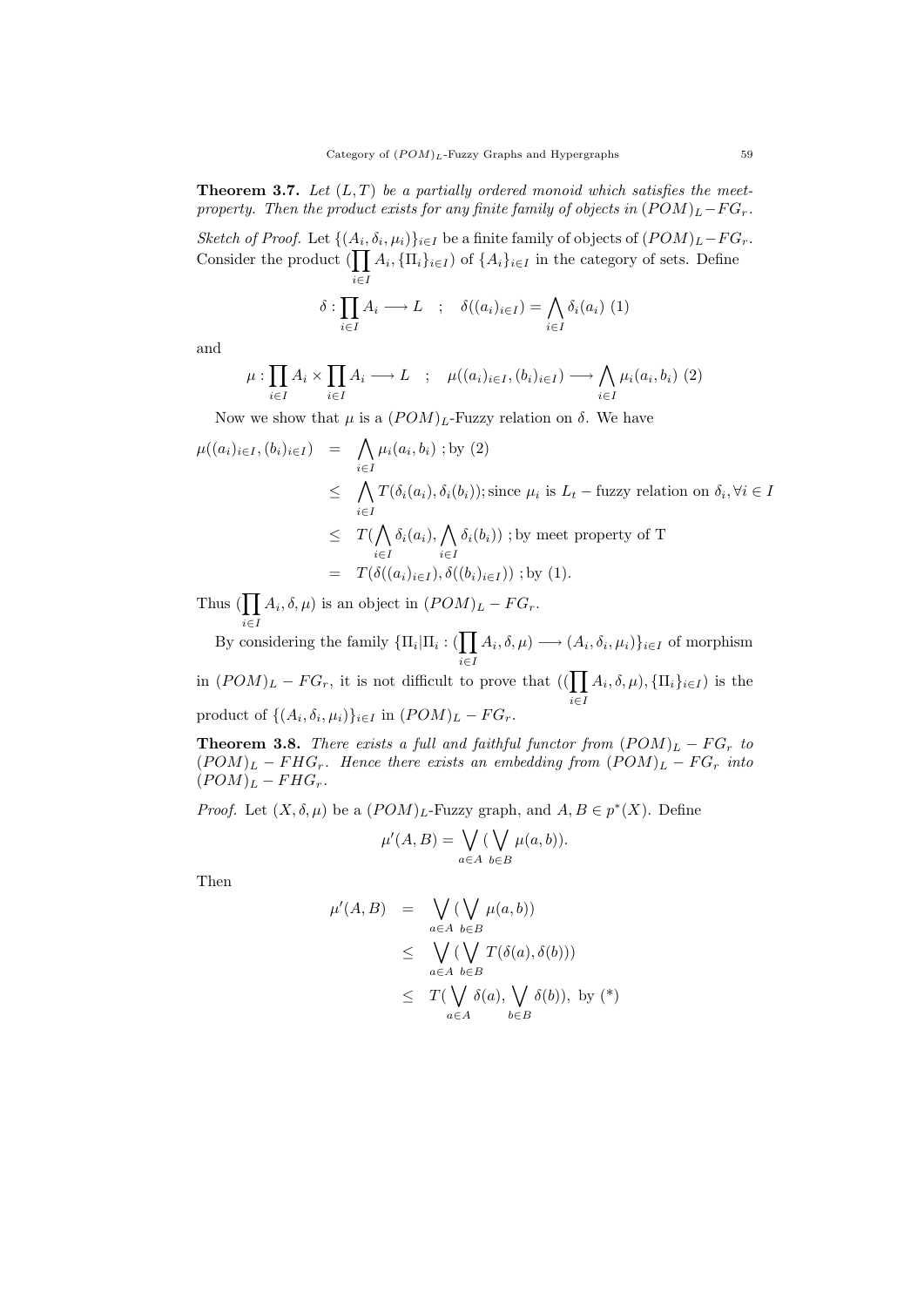So  $(X, {\delta}, \mu')$  is a  $(POM)_L$ -Fuzzy hypergraph. Now define

$$
F: L_t - FG_r \longrightarrow L_t - FHG_r
$$
  
\n
$$
(X, \delta, \mu) \longmapsto (X, {\delta}, \mu')
$$
  
\n
$$
f \longmapsto (f, 1)
$$

for any morphism  $f : (X, \delta, \mu) \longrightarrow (Y, \lambda, \nu)$  in  $(POM)_L - FG_r$ , where  $1 : \{1\} \longrightarrow$ {1} is the identity function.

We show that  $F$  is a functor.

(i)  $f(\delta^*) = f(X) \subseteq Y = \lambda^*$ 

(ii) Since f is a morphism in  $(POM)_L - FG_r$ , then

$$
\delta(x) \leq \lambda(f(x)), \ \forall x \in X.
$$

(iii) 
$$
\mu'(E, F) = \bigvee_{a \in E} (\bigvee_{b \in F} \mu(a, b)) \le \bigvee_{a \in E} \bigvee_{b \in F} (\nu(f(a), f(b))) = \nu'(f(E), f(F)).
$$

Thus  $(f, 1)$  is a morphism in  $(POM)_L$ -Fuzzy hypergraph. Now if  $g: (Y, \lambda, \nu) \longrightarrow$  $(Z, \xi, \rho)$  be a morphism in  $(POM)_L - FG_r$ , then

$$
f(gof) = (gof, 1) = (gof, 1o1)
$$
  
= 
$$
(g, 1)o(f, 1), \text{ by Definition of } L_t - FHG_r
$$
  
= 
$$
F(g)oF(f).
$$

It is clear that

$$
F(1_{(X,\delta,\mu)}) = (1_X,1) = 1_{F(X)}.
$$

So  $F$  is a (covariant) functor.

Now let  $\mathcal{X} = (X, \delta, \mu)$  and  $\mathcal{Y} = (Y, \lambda, \nu)$  be two arbitrary objects in  $(POM)_L$  –  $FG_r$ . Consider two arbitrary morphisms f, g form X to Y such that  $F(f) = F(g)$ . Thus we have  $(f, 1) = (g, 1)$ , which implies that  $f = g$ . That is F is a faithful functor.

Also for the given objects  $\mathcal X$  and  $\mathcal Y$ , let  $(f, \alpha)$  be an arbitrary morphism from  $F(\mathcal{X}) = (X, {\delta}, \mu')$  to  $F(\mathcal{Y}) = (Y, {\lambda}, \nu')$  in  $(POM)_L - FHG_r$ . Then  $f: X \longrightarrow Y$ and  $\alpha = 1 : \{1\} \longrightarrow \{1\}$  are two functions. Now it is easy to check that f is a morphism from X to Y in  $(POM)_L$  –  $FG_r$ , and moreover  $F(f) = (f, 1) = (f, \alpha)$ . Thus  $F$  is a full functor.

**Definition 3.9.** Let  $(H, *)$  be a hypergroup and  $\delta \in F_L(H)$ . Then  $(H, *, \delta)$  is called a  $(POM)_L$ -Fuzzy subhypergroup of H if

(i)  $T(\delta(x), \delta(y)) \leq \bigwedge {\delta(\alpha)}, \forall x, y \in H$ α∈x∗y (ii)  $\forall x, a \in H$ ,  $\exists y \in H$  such that  $x \in a * y$  and

 $T(\delta(x), \delta(a)) \leq \delta(y).$ 

(ii)  $\forall x, a \in H$ ,  $\exists z \in H$  such that  $x \in z * a$  and

 $T(\delta(x), \delta(a)) \leq \delta(z)$ .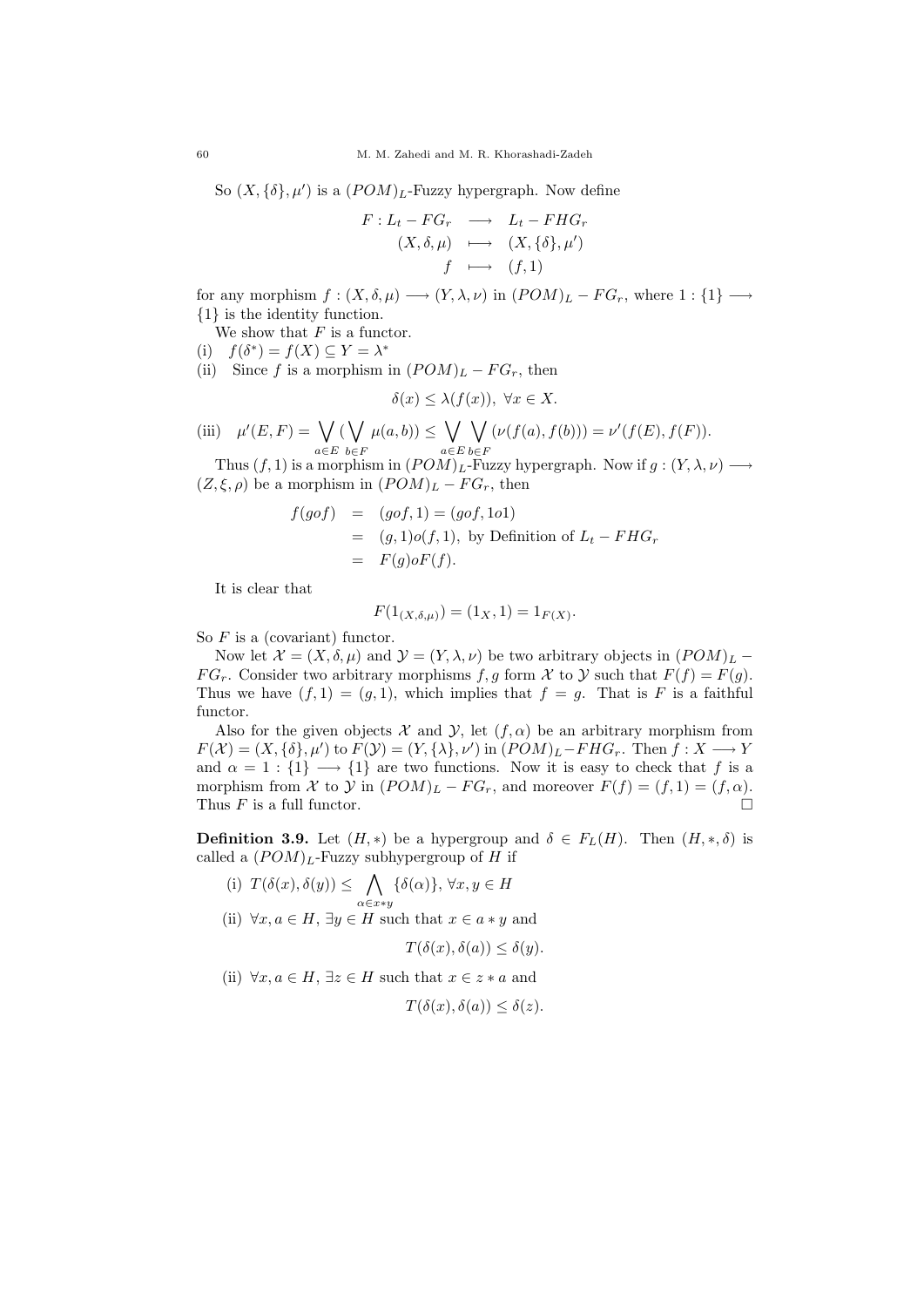**Example 3.10.** Let A be a set of n elements, say  $\{a_1, a_2, ..., a_n\}$ . Then  $L =$  $(p(A), \subseteq)$  is a complete lattice which is not a chain. If we consider T as follows:  $T: L \times L \longrightarrow L$ 

 $(B, C) \longmapsto B \bigcap C$ 

Then  $(L, T)$  is a partially ordered monoid. Now let  $H = \{1, 2, ..., n\}$ . Define the hyperoperation " $\circ$ " on H by

 $\circ: H \times H \longrightarrow P^*(H)$ 

$$
(i,j) \longmapsto \{i,j\}
$$

Then it is easy to see that  $(H, \circ)$  is a (commutative) hypergroup. Clearly

$$
\delta: H \longrightarrow L
$$

$$
i \longmapsto \{a_1, ..., a_i\}
$$

is an L-Fuzzy subset on H. Now we can check that  $(H, \circ, \delta)$  is an  $(POM)_L$ -Fuzzy subhypergroup of H. Moreover we can show that for any  $k \in N$ ,  $k \leq n$ ,  $(H_k, \circ, \delta)$ is a  $(POM)_L$ -Fuzzy subhypergroup of  $H_k$ .

**Remark 3.11.** Let  $(H, *, \delta)$  be a  $(POM)_L$ -Fuzzy subhypergroup of H. If  $x \in H$ and  $x \notin \delta^*$ , i.e.  $\delta(x) = 0$ , then the conditions of Definitions 3.9 always hold. Thus without loss of generality we always suppose that  $\delta^* = H$ .

# Category of  $(POM)_L$ -Fuzzy subhypergroups  $((POM)_L - FHG_p)$ :

The objects are all  $(POM)_L$ -Fuzzy subhypergroups. A morphism form  $(H, *, \delta)$ to  $(H', *, ', \delta')$  is a function  $f : H \longrightarrow H'$ , satisfies

- (i)  $f(x * y) = f(x) *' f(y), \forall x, y \in H$
- (ii)  $\delta(x) \leq \delta'(f(x))$ ,  $\forall x \in H$ .

**Lemma and Definition 3.12** (see [9]). Let  $\delta \in F_L(X)$ . Define  $\mu_{\delta} \in F_L(X \times X)$ as follows:

$$
\mu_{\delta}(x, y) = T(\delta(x), \delta(y)), \ \forall (x, y) \in X \times Y.
$$

Then  $\mu_{\delta}$  is a  $(POM)_{L}$ -Fuzzy relation on  $\delta$ , and called the strong  $(POM)_{L}$ -Fuzzy relation on X.

Proof. The proof is obvious.

$$
\mathbf{L}_{\mathbf{L}}
$$

**Theorem 3.12.** There exists a functor from  $(POM)_L - FHG_p$  to  $(POM)_L - FG_r$ .

*Proof.* Let  $(H, *, \delta)$  be a  $(POM)_L$ -Fuzzy subhypergroup. Define  $F((H, *, \delta))$  =  $(H, \delta, \mu_{\delta})$ . By Lemma 3.12  $(H, \delta, \mu_{\delta})$  is a  $(POM)_L$ -Fuzzy graph. Let  $f : (A, *, \delta) \longrightarrow$  $(B, o, \delta')$  be a morphism in  $(POM)_L$  –  $FHG_p$ . Define  $F(f) = f$ . We have  $F(f): (A, \delta, \mu_{\delta}) \longrightarrow (B, \delta', \mu_{\delta'})$  such that i)  $\delta(a) \leq \delta'(f(a))$ ,  $\forall a \in A$ 

ii)  $\mu_{\delta}(a, b) = T(\delta(a), \delta(b))$  $\leq T(\delta'(f(a),\delta'(f(b)))$  $=$   $\mu_{\delta'}(f(a), f(b)).$ 

Therefore  $F(f)$  is a morphism in  $(POM)_L - FG_r$ . It is clear that  $F(1_{(A,*,\delta)}) =$  $1_{(A,\delta,\mu_{\delta})}$ , and  $F(gof) = F(g)\circ F(f)$ . Hence F is a functor.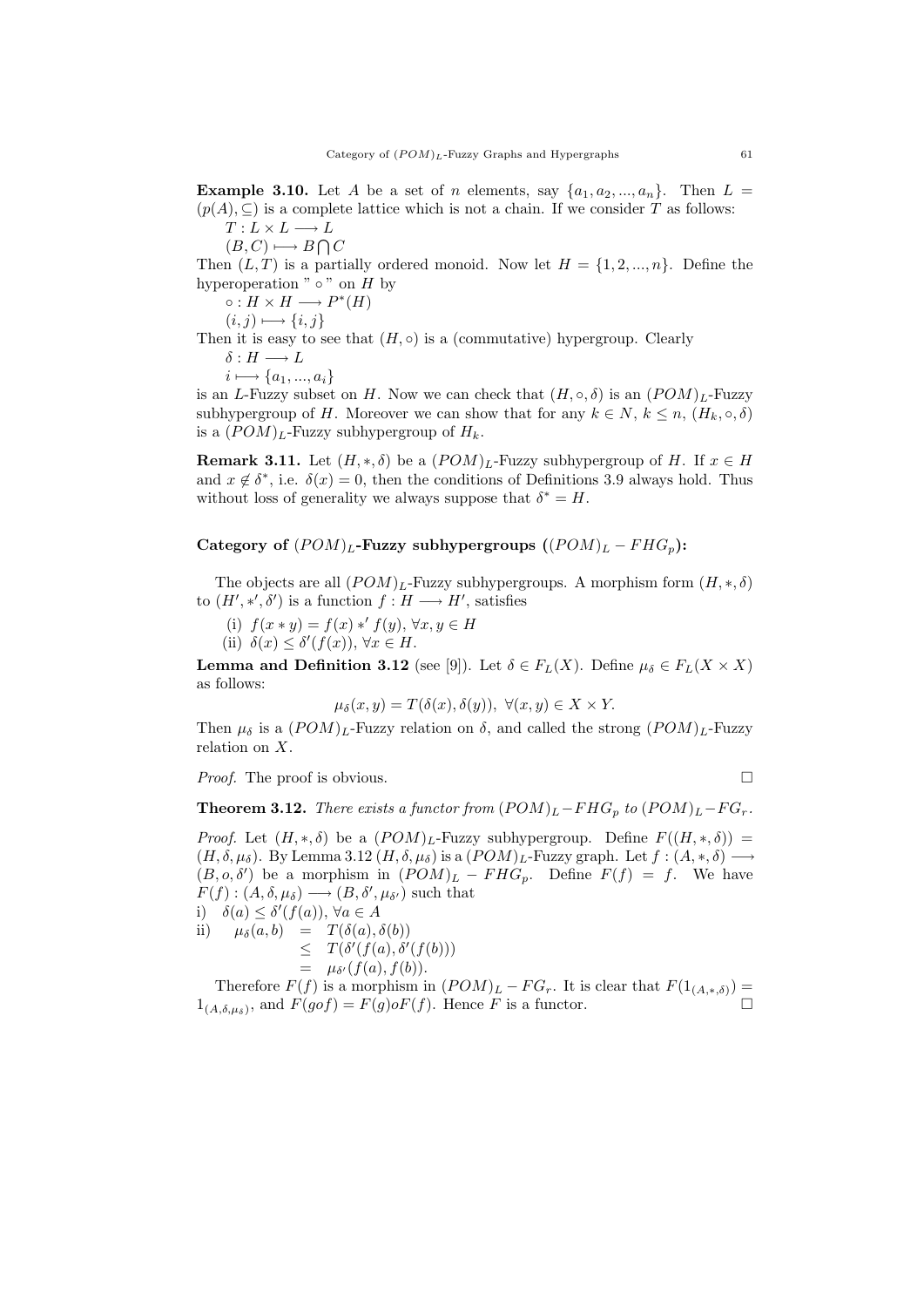**Theorem 3.13.** There exists a functor from  $(POM)_L - FHG_p$  to  $(POM)_L$  −  $F H G_r$ .

*Proof.* The proof follows from Theorems 3.8 and 3.13.

**Theorem 3.14.** Let L be totally ordered. Then every  $(POM)_L$ -Fuzzy hypergraph, induces a  $(POM)_L$ -Fuzzy hypergroup.

*Proof.* Let  $\mathcal{H} = (X, {\mu_i}_{i=1,2,...,n}, \mu)$  be a  $(POM)_L$ -Fuzzy hypergraph. Define

$$
o: p^*(X) \times p^*(X) \longrightarrow p^*(p^*(X))
$$

by

$$
o(A, B) = o(B, A) = \{C \in p^*(X) | \bigvee_{i=1}^n \bigvee_{a \in A} \mu_i(a) \le \bigvee_{i=1}^n \bigvee_{c \in C} \mu_i(c) \le \bigvee_{i=1}^n \bigvee_{b \in B} \mu_i(b)
$$

or

$$
\bigvee_{i=1}^{n} \bigvee_{b \in B} \mu_i(b) \leq \bigvee_{i=1}^{n} \bigvee_{c \in C} \mu_i(c) \leq \bigvee_{i=1}^{n} \bigvee_{a \in A} \mu_i(a) \}.
$$

Thus clearly  $A, B \in AoB$ ,  $\forall A, B \in p^*$ 

 $(X).$  (1) Now we must show that  $(p^*(X), o)$  is a commutative hypergroup, to see this let  $A, Y \in p^*(X)$  and  $U = V = Y$ . By (1) we have  $Y \in AoV$  and  $Y = UoA$ . Therefore by Lemma 1.5 we have

$$
Aop^*(X) = p^*(X)oA = p^*(X) \quad , \quad \forall A \in p^*(X).
$$

Let  $A, B, C \in p^*(X)$ . Then by considering the totally ordered property of L, it is not difficult to check that  $(A \circ B) \circ C = A \circ (B \circ C)$ . Hence  $(p^*(X), o)$  is a commutative hypergroup.

Now define

$$
\delta: p^*(X) \longrightarrow L \quad ; \quad \delta(A) = \bigvee_{i=1}^n \bigvee_{a \in A} \mu_i(a) \ , \ \forall A \in p^*(X).
$$

We claim that  $(p^*(X), o, \delta)$  is a  $(POM)_L$ -Fuzzy subhypergroup. Let  $A, B \in p^*(X)$ such that  $\delta(A) \leq \delta(B)$ , we have

$$
\inf_{D \in A \circ B} \{ \delta(D) \} = \inf_{\delta(A) \le \delta(D) \le \delta(B)} \{ \delta(D) \} \ge \delta(A)
$$
\n
$$
= T(\delta(A), 1) \ge T(\delta(A), \delta(B))
$$

So condition (i) of Definition 3.9 holds.

Since  $B \in AoB = BoA$  and  $T(\delta(A), \delta(B)) \leq \delta(A)$ , so conditions (ii) and (iii) of Definition 3.9 hold too. Therefore  $(p^*(X), o, \delta)$  is a  $(POM)_L$ -Fuzzy subhypergroup. Note that since  $X = \begin{bmatrix} n \\ n \end{bmatrix}$  $i=1$  $\mu_i^*$ , hence  $\delta^* = p^*(X)$ .

Question: Let L be totally ordered. Then can the object function defined in Theorem 3.14 be completed to a functor?